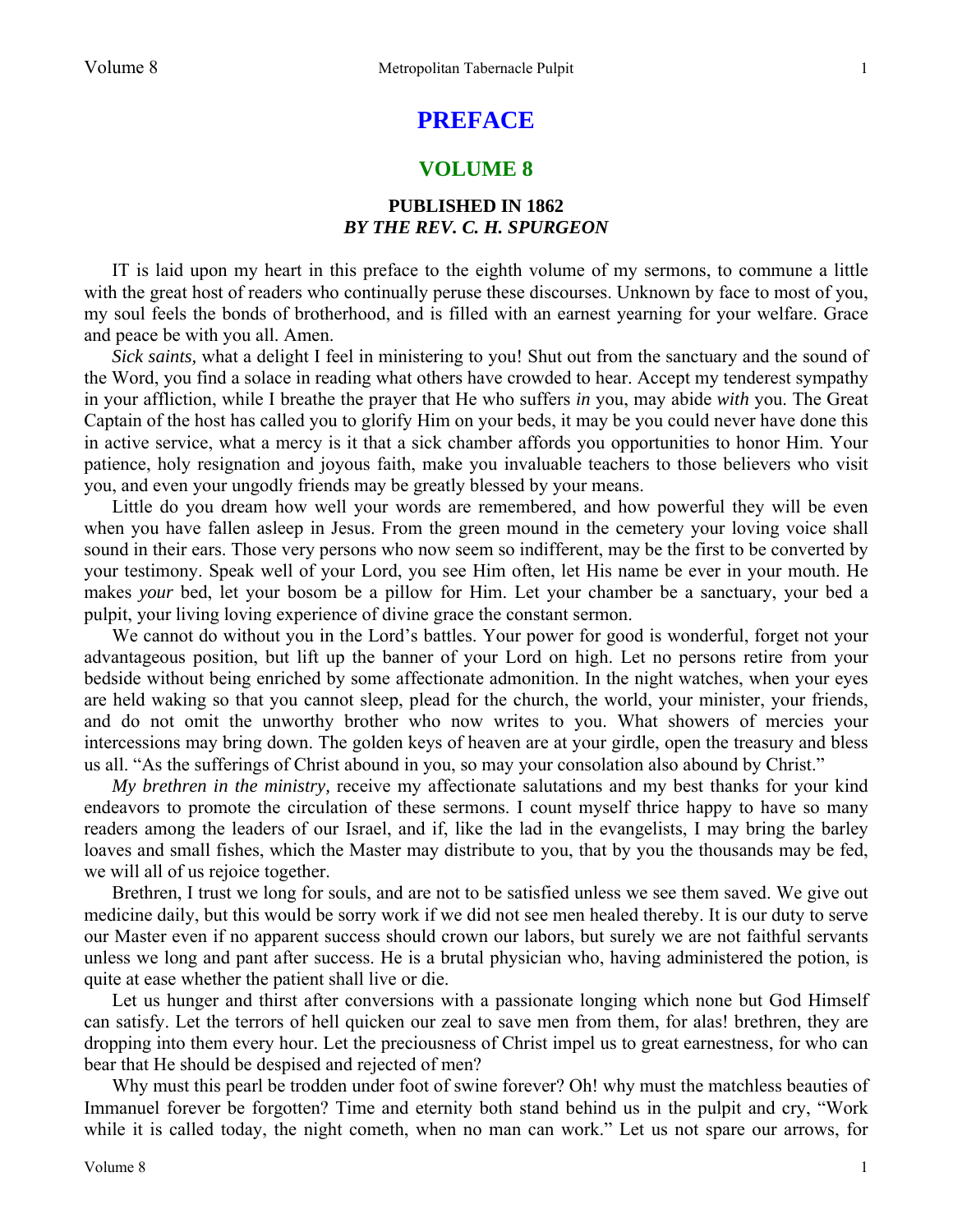death is shooting his shafts abroad. If men will not escape damning, it is certain that they cannot escape dying. Up then, each one of us to our work, and let nothing but the winning of souls content us.

Forgive me if I use the language of Baxter on my own account, for when I see so many *comfortable*  preachers, at ease in Zion, I marvel the stones do not cry out against them. I confess, for my part, I marvel at some ancient reverend men, that have lived twenty, thirty, or forty years with an unprofitable people, among whom they have scarcely been able to discern any fruits of their labors, how they can, with so much patience, continue among them.

Were it my case, though I durst not leave the vineyard, nor quit my calling, yet I would suspect that it was God's will I should go somewhere else, and another come in my place, that might be better fit for them, and I should not be easily satisfied to spend my days in such a manner.

This year has brought in its seals to the ministry at the Tabernacle in undiminished numbers, but alas, how many are unconverted still. O for a harvest, a joyful harvest of souls!

*To those brethren who publicly read these sermons* in cottages and village preaching rooms, a word of hopeful encouragement. Several cases of conviction and comfort have come under my notice this year through your good work in publicly reading my discourses. I pray you, persevere. No man need despair of winning souls. In these days, the lack of talent is no bar to usefulness. If we cannot preach the sermon ourselves, if reading it to a few cottagers may be blessed by God the Holy Spirit, who would refuse to do it? Go on, dear friends, and may the Lord continue to bless us in publishing the glad tidings of His grace. We serve a generous Master who thinks much of our littleness. O that we thought more of Him.

*To all my brethren,* thanks and Christian love. Thanks for your assistance in spreading my "words for Jesus," and love, because we are one in Him. Let me entreat you to wrestle together with me in your prayers that the good news may be received by many prepared hearts. If all my readers would pray for the preacher and for a blessing upon the sermons, as they travel throughout all lands, what a great result would follow. The Holy Spirit is able to make the Word as successful now as in the days of the apostles. He can bring in by hundreds and thousands, as easily as by ones and twos.

If we have the Spirit sealing our ministry with power, it will signify very little about our talent. Men may be poor and uneducated, their words may be broken and ungrammatical, there may be none of the polished periods of Hall or the glorious thunders of Chalmers, but if the might of the Spirit attend them, the humblest evangelists will be more successful than the most learned of divines or the most eloquent of preachers.

It is extraordinary grace, not talent, that wins the day. It is extraordinary spiritual power, not extraordinary mental power, that we need. Mental power may fill a chapel, but spiritual power fills the church. Mental power may gather a congregation, spiritual power will save souls. We want spiritual power.

Oh! we know some before whom we shrink into nothing as to talent, but who have no spiritual power, and when they speak, they have not the Holy Spirit with them, but we know others—simplehearted, worthy men, who speak their country dialect, and who stand up to preach, and whether it is in a barn, or the village green, the Spirit of God clothes every word with power. Hearts are broken, souls are saved, and sinners are born again.

O Spirit of the living God! we want *Thee.* Thou art the life, the soul, the source of Thy people's success. Without Thee they can do nothing, with Thee they can do everything. Dear readers, we want above all things, the "power from on high."

During the past year, partly in consequence of better type, our circulation has largely increased. But why should it not at once be multiplied at least four times. Will each reader assist us? Have you not three friends who might be induced to take the sermons weekly or monthly? If they have been useful to you, make it your business to introduce them to others. Get three friends to become subscribers, and our desire is fulfilled.